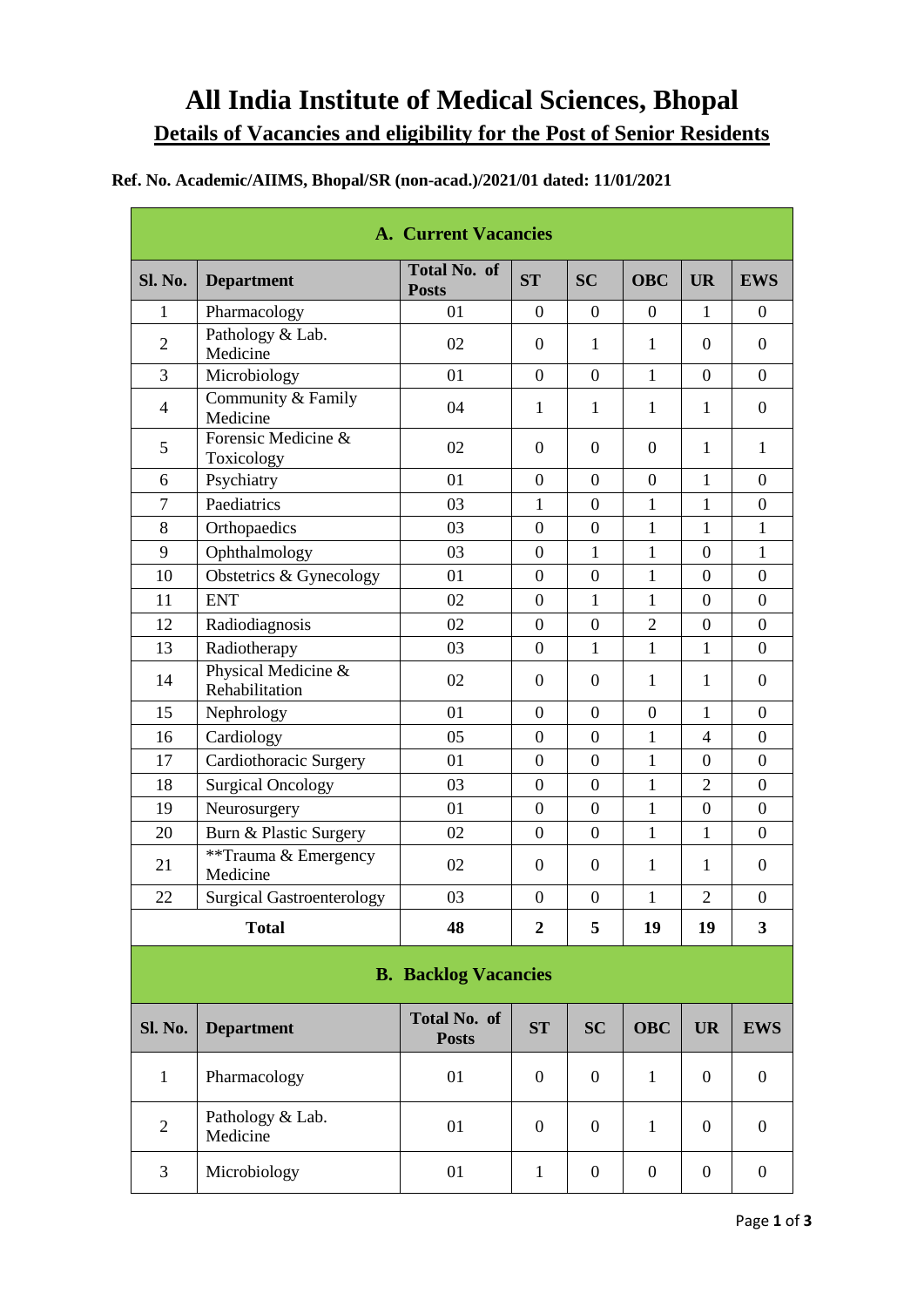| <b>Sl. No.</b> | <b>Department</b>                           | Total No. of<br><b>Posts</b> | <b>ST</b>        | <b>SC</b>        | <b>OBC</b>       | <b>UR</b>        | <b>EWS</b>       |
|----------------|---------------------------------------------|------------------------------|------------------|------------------|------------------|------------------|------------------|
| $\overline{4}$ | Community & Family<br>Medicine              | 01                           | $\overline{0}$   | $\overline{0}$   | $\mathbf{1}$     | $\theta$         | $\overline{0}$   |
| 5              | Dermatology                                 | 01                           | $\boldsymbol{0}$ | $\boldsymbol{0}$ | $\overline{0}$   | $\overline{0}$   | $\mathbf{1}$     |
| 6              | Anatomy                                     | 01                           | $\boldsymbol{0}$ | $\boldsymbol{0}$ | $\overline{0}$   | $\mathbf{1}$     | $\overline{0}$   |
| $\overline{7}$ | Psychiatry                                  | 02                           | $\boldsymbol{0}$ | $\boldsymbol{0}$ | $\mathbf{1}$     | $\theta$         | $\mathbf{1}$     |
| 8              | Paediatrics                                 | 09                           | $\overline{2}$   | $\mathbf{1}$     | $\overline{2}$   | 3                | $\mathbf{1}$     |
| 9              | <b>General Surgery</b>                      | 04                           | $\boldsymbol{0}$ | $\boldsymbol{0}$ | $\overline{2}$   | $\boldsymbol{0}$ | $\overline{2}$   |
| 10             | Orthopaedics                                | 04                           | $\overline{2}$   | $\mathbf{1}$     | $\boldsymbol{0}$ | $\boldsymbol{0}$ | $\mathbf{1}$     |
| 11             | Obstetrics & Gynecology                     | 03                           | $\boldsymbol{0}$ | $\boldsymbol{0}$ | $\overline{2}$   | $\overline{0}$   | $\mathbf{1}$     |
| 12             | <b>ENT</b>                                  | 01                           | 1                | $\boldsymbol{0}$ | $\overline{0}$   | $\overline{0}$   | $\boldsymbol{0}$ |
| 13             | Radiodiagnosis                              | 05                           | $\boldsymbol{0}$ | $\overline{2}$   | $\overline{2}$   | $\overline{0}$   | $\mathbf{1}$     |
| 14             | Anesthesiology                              | 04                           | $\boldsymbol{0}$ | $\overline{2}$   | $\overline{2}$   | $\overline{0}$   | $\boldsymbol{0}$ |
| 15             | Transfusion Medicine &<br><b>Blood Bank</b> | 03                           | $\boldsymbol{0}$ | $\boldsymbol{0}$ | $\mathbf{1}$     | $\mathbf{1}$     | $\mathbf{1}$     |
| 16             | General Medicine                            | 04                           | $\boldsymbol{0}$ | $\overline{0}$   | 3                | $\overline{0}$   | $\mathbf{1}$     |
| 17             | Neurology                                   | 02                           | $\boldsymbol{0}$ | $\mathbf{1}$     | $\mathbf{1}$     | $\overline{0}$   | $\overline{0}$   |
| 18             | Nephrology                                  | 01                           | $\overline{0}$   | $\boldsymbol{0}$ | $\mathbf{1}$     | $\overline{0}$   | $\boldsymbol{0}$ |
| 19             | Endocrinology &<br>Metabolism               | 03                           | $\overline{0}$   | $\mathbf{1}$     | $\overline{2}$   | $\theta$         | $\boldsymbol{0}$ |
| 20             | Neurosurgery                                | 05                           | $\boldsymbol{0}$ | $\mathbf{1}$     | $\overline{2}$   | $\mathbf{1}$     | $\mathbf{1}$     |
| 21             | Cardiothoracic Surgery                      | 03                           | $\overline{0}$   | 1                | $\boldsymbol{0}$ | $\mathfrak{2}$   | $\boldsymbol{0}$ |
| 22             | Pediatric Surgery                           | 02                           | $\boldsymbol{0}$ | $\mathbf{1}$     | $\mathbf{1}$     | $\boldsymbol{0}$ | $\boldsymbol{0}$ |
| 23             | Burn & Plastic Surgery                      | 02                           | $\boldsymbol{0}$ | $\mathbf{1}$     | $\mathbf{1}$     | $\mathbf{0}$     | $\overline{0}$   |
| 24             | Nuclear Medicine                            | 02                           | $\overline{0}$   | $\mathbf{0}$     | $\mathbf{0}$     | 2                | $\overline{0}$   |
| 25             | Hospital Administration                     | 02                           | $\boldsymbol{0}$ | $\mathbf{0}$     | $\mathbf{0}$     | $\overline{2}$   | $\overline{0}$   |
| 26             | Neonatology                                 | 02                           | $\boldsymbol{0}$ | $\boldsymbol{0}$ | $\mathbf{1}$     | $\overline{0}$   | $\mathbf{1}$     |
| 27             | **Trauma & Emergency<br>Medicine            | 04                           | $\mathbf{1}$     | $\mathbf{1}$     | $\mathbf{1}$     | $\overline{0}$   | $\mathbf{1}$     |
| <b>Total</b>   |                                             | 73                           | 7                | 13               | 28               | 12               | 13               |

**Note:** These posts include existing vacant posts, backlog vacancies of SC/ST/OBC and those posts which will fall vacant upto 30.06.2021.

## **Essential Qualifications:**

**Senior Residents:**

- A MCI/UGC recognized postgraduate medical degree viz. MD/MS/DNB in the respective discipline from a recognized University/Institute.
- Candidates with DM/M.Ch. in concerned specialty will be preferred in respective departments as applicable.